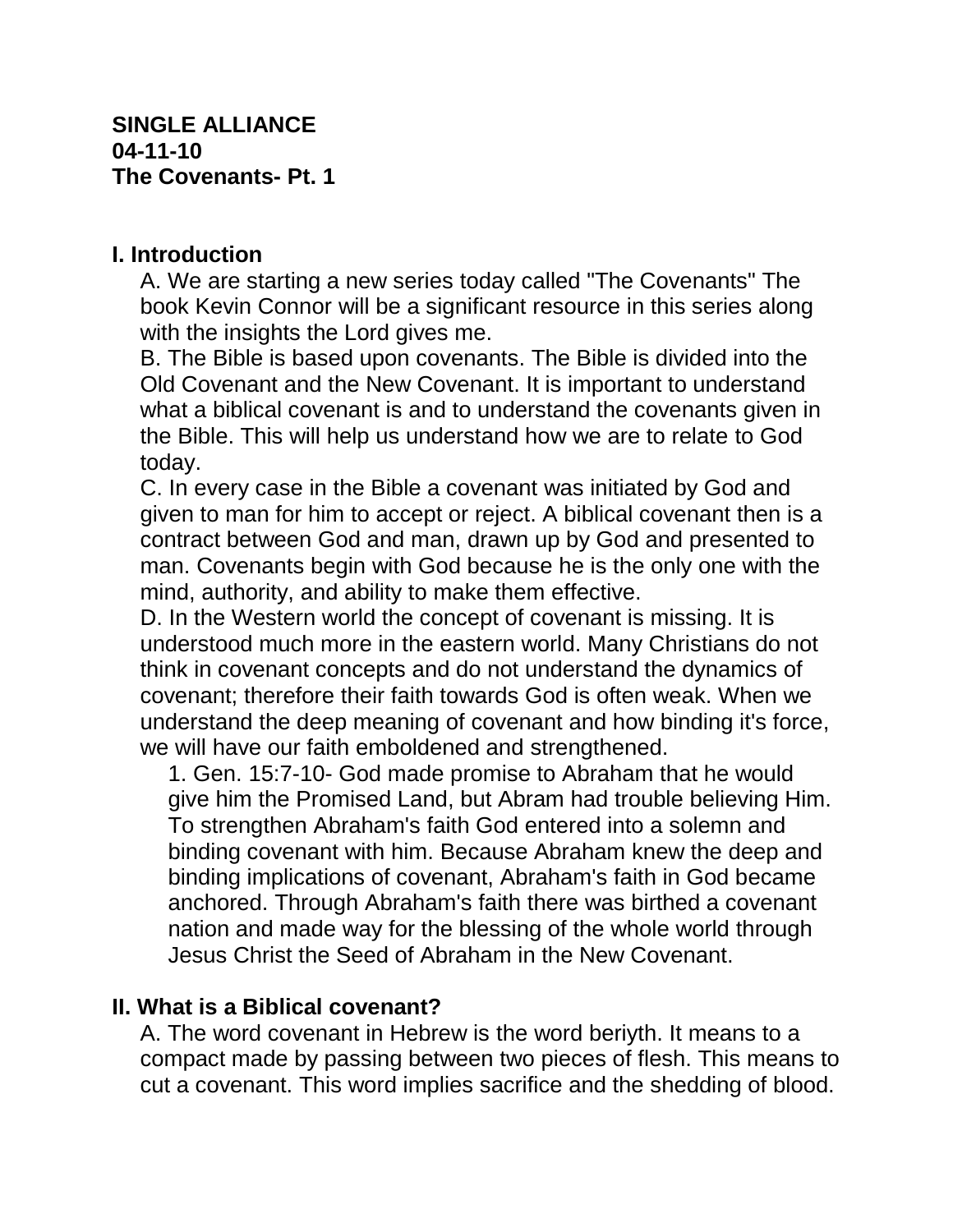B. The word covenant in Greek brings God's covenant to man into greater focus. The Greek word for covenant is diatheke, which means a last will or testament.

C. When we bring both words together we see the ultimate plan for God's covenant with mankind. It would entail the sacrfice and shedding of blood and also the death of a person which would enact a will and testament. This was accomplished in the sacrificial death of Jesus upon the cross, the shedding of His blood, and the enacting of His testament through his death.

D. There are 9 Biblical covenants

- 1. Edenic
- 2. Adamic
- 3. Noahic
- 4. Abrahamic
- 5. Mosaic Law
- 6. Davidic
- 7. Palestinian
- 8. New
- 9. Everlasting
- E. The Covenants and the Dispensations of God overlap
	- **1. Edenic Covenant- Dispensation of Innocence**
	- **2. Adamic Covenant- Dispensation of Conscience**
	- **3. Noahic Covenant- Dispensation of Human Government**
	- **4. Abrahamic Covenant- The Dispensation of The Patriarchs**
	- **5. Mosaic, Davidic, Palestinian Covenants- The Dispensation of Law**
	- **6. New Covenant- The Dispensation of Grace**
	- 7. **Everlasting Covenant- The Dispensation of the Millennium and beyond**

F. There are 7 redemptive covenants. 7 speaks of completion and fullness. God has provided a complete and full redemption for mankind. God took seven covenants to reveal the fullness of His redemptive plan for man. This is why it is important to study these covenants and understand their significance to us today.

G. 3 Components constitute a Biblical covenant

1. The Words of the Covenant- the promises, the terms, the oath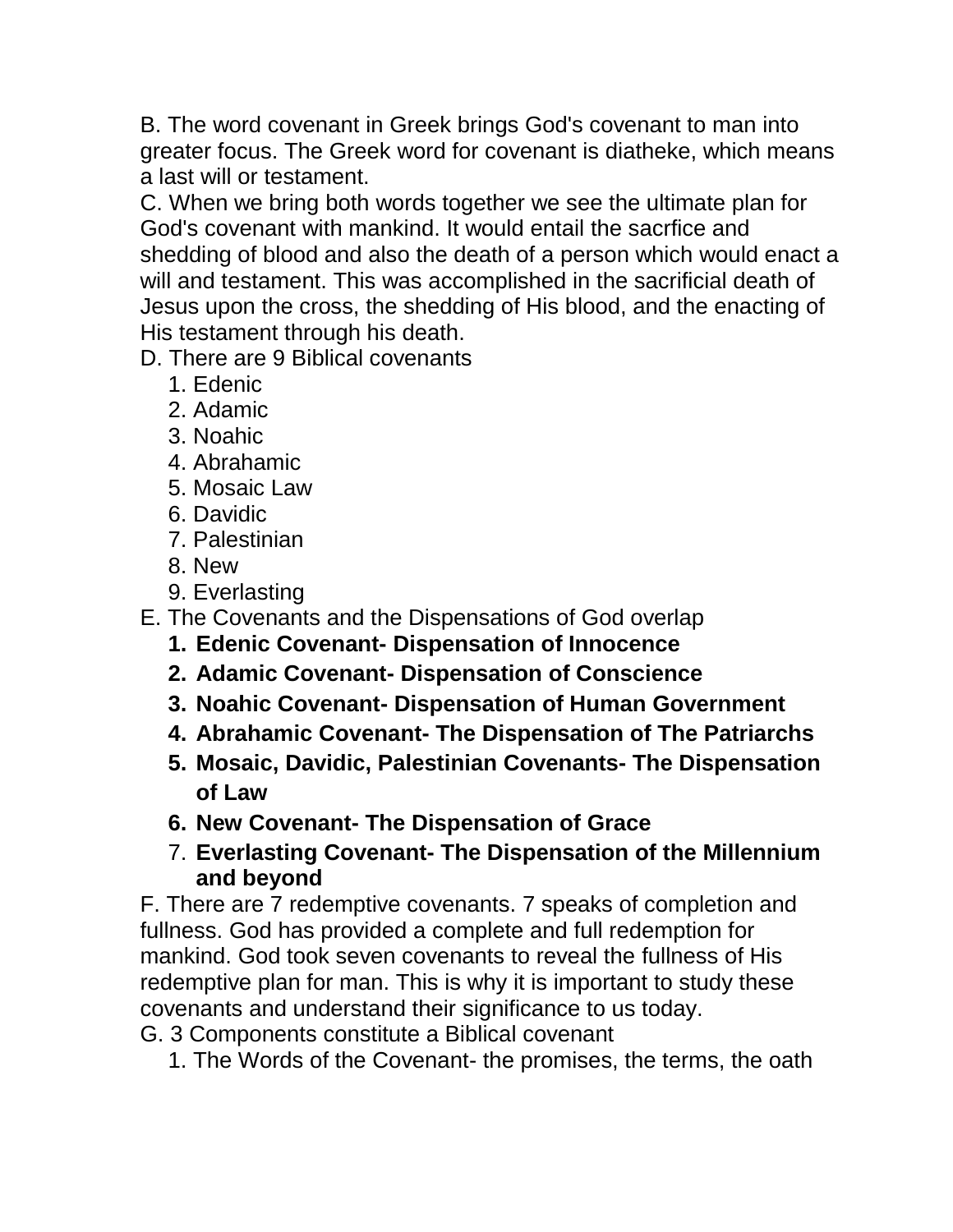2. The Blood of the Covenant- the sacrifice, the mediator, and the sacred place

3. The Seal of the Covenant- seal, sign, or token

4. The New Covenant- God the Father promised the covenant, Jesus shed His blood for the covenant, and the Spirit of God is the seal of the Covenant.

## H. Aspects of Covenant

- 1. Sacrifice
- 2. Promises of the Covenant
- 3. The exchanging of assets and liabilities
- 4. The setting up of the memorial or planting of a tree
- 5. The covenant meal

6. Jesus was the sacrifice in which God promised to bless us spirit, soul, and body. Jesus took all our liabilities- sins and transgressions and gave us the assets of God- righteousness, love, peace, etc. The cross was the eternal memorial of God's covenant with us and it was the planting of a tree. Jesus left us the covenant meal- communion as a constant reminder of His binding covenant.

I. Two major types of covenants

1. conditional- God and man both have conditions they must meetex. Mosiac Law

2. unconditional- God obligates himself to fulfill promises regardless of man's response- ex. Abrahamic Covenant 3. The New Covenant is an extension and fulfillment of the Abrahamic covenant- Christ is the Seed of Abraham. Therefore the New Covenant is an unconditional covenant between God the Father and the Lord Jesus Christ- the Seed of Abraham. It can be said that the New Covenant is a conditional covenant only in that it is required that we believe upon Jesus Christ to enter the covenant. Faith is it's only condition. It takes no works on man's part to enter the covenant. Faith is not of works.

## **III. The Purpose for Covenant**

A. A covenant is to provide a **binding since of commitment to an interpersonal relationship**. Those who enter into a covenant obligate themselves to that relationship and provide it with a **strong sense of security**. This is what marriage provides between a man